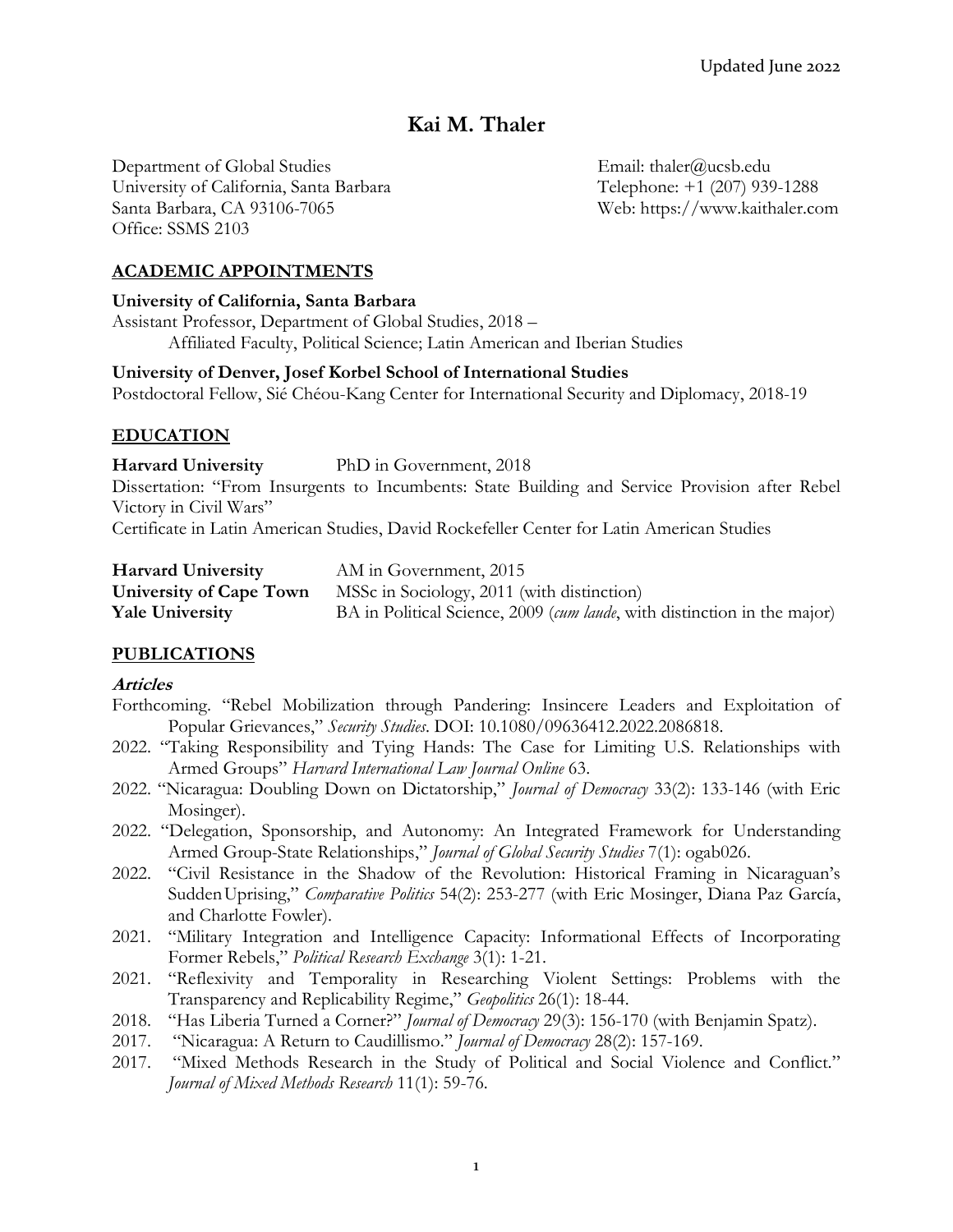- 2016. "Dynamique et diversité des armées africaines: État des connaissances." *Afrique Contemporaine* 2016/4(260): 27-44 (with Jason Warner).
- 2014. "Socioeconomic Conditions and Violence in Cape Town, South Africa." *Economics of Peace and Security* 9(2): 34-42 (with Jeremy Seekings).
- 2012. "Ideology and Violence in Civil Wars: Theory and Evidence from Mozambique and Angola." *Civil Wars* 14(4): 546-567.
- 2012. "Foreshadowing Future Slaughter: From the Indonesian Killings of 1965-66 to Genocide in East Timor." *Genocide Studies and Prevention* 7(2/3): 204-222.
- 2009. "Avoiding the Abyss: Finding a Way Forward in Guinea-Bissau." *Portuguese Journal of International Affairs* 1(2): 3-14.

#### **Book Chapters**

- 2022. "Nicaragua: Populist Performance and Authoritarian Practice during Covid-19" in Nils Ringe and Lucio Renno (eds.), *Populists and the Pandemic: How Populists Around the World Responded to COVID-19*, pp.184-195 (New York: Routledge) [with Rachel Schwartz].
- 2021 "Nicaragua and Covid-19: Authoritarian Indifference" in Jan Nederveen Pieterse, Haeran Lim, and Habibul Khonder (eds.), *Covid-19 and Governance: Crisis Reveals*, pp.229-241 (New York: Routledge).
- 2019. "Mixed methods in violence studies," in Walter S. DeKeseredy, Callie Marie Rennison, and Amanda K. Hall-Sanchez (eds.), *The Routledge International Handbook of Violence Studies*, pp.19-29 (New York: Routledge).
- 2018. "U.S. Action and Inaction in the Massacre of Communists and Alleged Communists in Indonesia," in Samuel Totten (ed.), *Dirty Hands and Vicious Deeds: The US Government's Complicity in Crimes Against Humanity and Genocide*, pp.23-69 (Toronto: University of Toronto Press).
- 2013. "Brazil, Biofuels, and Food Security in Mozambique," in Renu Modi and Fantu Cheru (eds.), *Agricultural Development and Food Security in Africa: The Impact of Chinese, Indian and Brazilian Investments*, pp.145-158 (London: Zed Books).

#### **Book Reviews, Correspondence, and Institutional Working Papers**

- 2022. "Political Repression, State-Sponsored Violence, and Risks to Government Opponents in Nicaragua under the Ortega-Murillo Regime," *CeMeCA's Regional Expert Paper Series*, New York: Columbia University's Center for Mexico and Central America.
- 2021. Review of *Political Leadership in Africa: Leaders and Development South of the Sahara* by Giovanni Carbone and Alessandro Pellegata (Cambridge: Cambridge University Press, 2020). *Journal of Interdisciplinary History* 52(2): 296-298.
- 2021. Review of *Gambling with Violence: State Outsourcing of War in Pakistan and India* by Yelena Biberman (New York: Oxford University Press, 2019). *Political Science Quarterly* 136(3):588-89.
- 2019. "Roundtable 11-3 on *Ethnic Politics and State Power in Africa: The Logic of the Coup–Civil War Trap*." *H-Diplo/ISSF Roundtable* 11(3): 12-16.
- 2018 "Correspondence: Ideological Extremism in Armed Conflict," *International Security*, 43(1): 186-190 (with Jonathan Leader Maynard).
- 2016 "How Do Rebels Rule When They Win?" *Centerpiece* 31(1): 10-12 (Weatherhead Center)
- 2015 Review of Stephen A. Emerson, *The Battle for Mozambique: The Frelimo-Renamo Struggle, 1977- 1992* (Solihull, England: Helion & Company, 2014), *War in History* 22(4): 571-573.

### **Report**

2012 *Armed Violence: The Untold Story* (with Rashmi Thapa). Brussels: Handicap International, 62pp. (Data manager and analyst for full report and author of Colombia and Haiti chapters).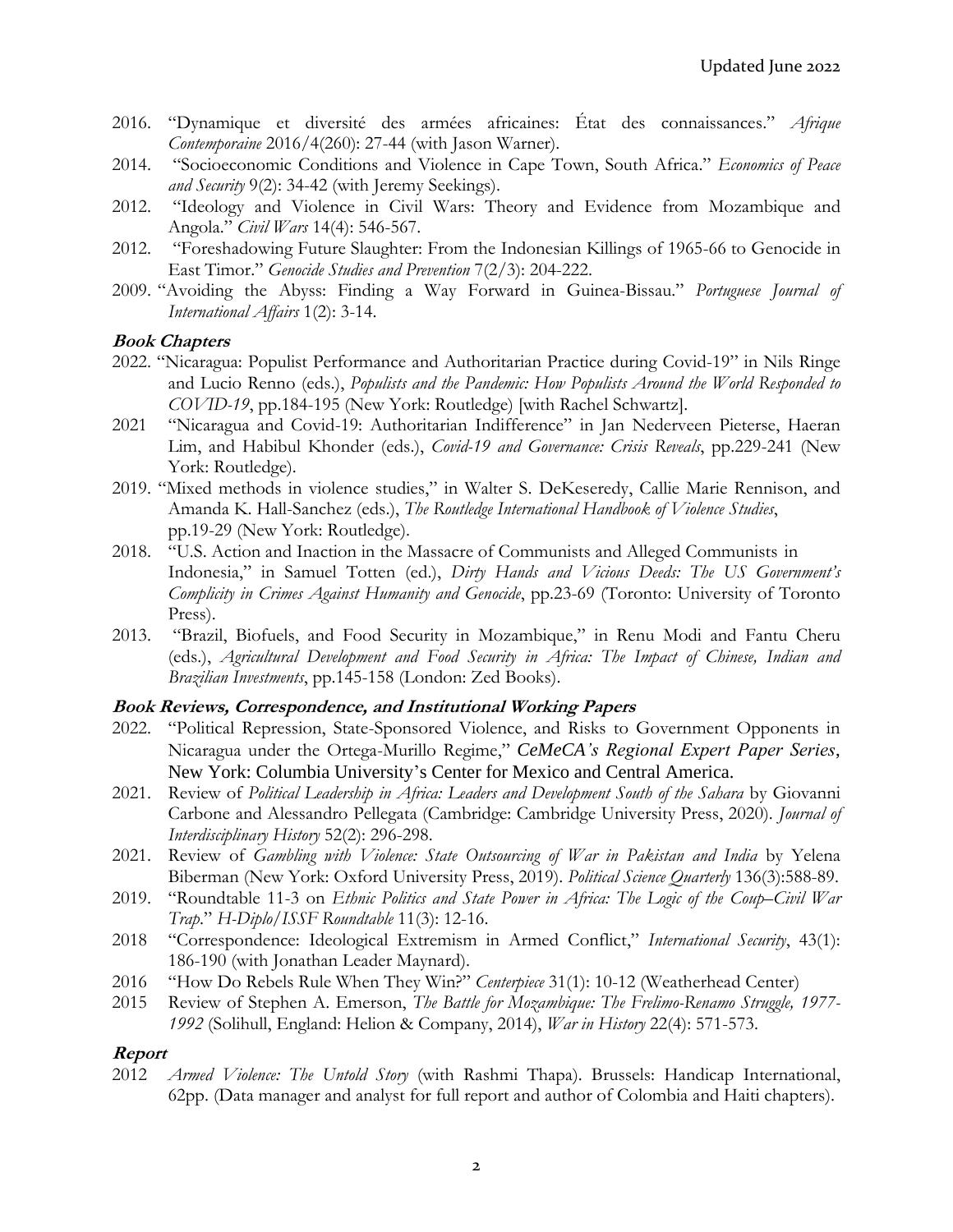#### **UNDER REVIEW**

- "Framing Police Violence: Repression, Reform, and the Power of History in Chile" (with Lisa Mueller and Eric Mosinger) (*revise and resubmit*)
- "Levels of Analysis and Theories of Violence in Civil Wars: Ideology and Contestation in Nicaragua"
- "State Building and Indigenous Rights Implementation: Political Incentives, Social Movement Pressure, and Autonomy Policy in Central America" (with Giorleny Altamirano Rayo and Eric Mosinger)

### **WORKING PAPERS**

"Civil Wars as Critical Junctures: Theoretical Grounding and Empirical Applications"

- "Disentangling African Insurgent Ideologies" (with Jason Warner)
- "Ideology, Perception, and Strategic Decision-Making in a Revolutionary State: Mistakes and Adjustment in FSLN Security Policy in Nicaragua"

"Left-Wing Authoritarianism: The Marxists and the Machiavellians" (with Dan Slater)

- "The Paradox of Revolutions: How Can We Isolate the Causal Effects of Transformative Events?" (with Marika Landau-Wells)
- "Threat Perception, Security Strategy, and Military Effectiveness after Revolutionary Victory"

### **WORKS IN PROGRESS**

*When Rebels Win: Ideology, Statebuilding, and Power after Rebel Victory in Civil Wars* (book manuscript)

- "Authoritarian Regression and Struggles for Democracy in Central America," special issue of *Democracy and Autocracy* newsletter (co-edited with Luciana Chamorro)
- "Abuses of power and popular protest in contemporary Africa" (with Aubrey Schipper)
- "Populism, personalism or politics as usual? Covid-19 pandemic responses under authoritarianism and democratic erosion in the Americas"
- "Protest, press coverage, and policing in Chile: Media framing and the 2019-20 *Estallido Social*" (with Miguelangel Coria-Cornejo)

"Protests, repression, and trust: evidence from Nicaragua" (with Sergio Cabrales and Eric Mosinger)

"Reflexivity, positionality, and personal openness in conducting and presenting research: What should we share with interlocutors and with audiences?" (in preparation for editor-approved proposed forum "Frontiers in Reflexivity" in *International Studies Review*)

### **GRANTS AND FELLOWSHIPS**

- 2022 Hellman Family Faculty Fellowship (\$15,094)
- 2022 UCSB Faculty Career Development Award (course release for 2022-23)
- 2021 UCSB Academic Senate Faculty Research Grant (\$11,200)
- 2021 UCSB Carsey-Wolf Center Faculty Research Support Grant (\$5,000)
- 2021 UCSB Social Sciences Deans' Intersectional Justice Research Grant (\$2,000)
- 2021 UC Humanities Research Institute Junior Faculty Manuscript Workshop Grant (\$1,600)
- 2020 UCSB Institute for Social, Behavioral, and Economic Research Social Science Research Grant (\$8,000)
- 2020 UCSB Academic Senate Faculty Research Grant (\$7,254)
- 2017 Harry Frank Guggenheim Foundation Dissertation Fellowship (\$20,000)
- 2017 Samuel P. Huntington Dissertation Completion Fellowship, Harvard University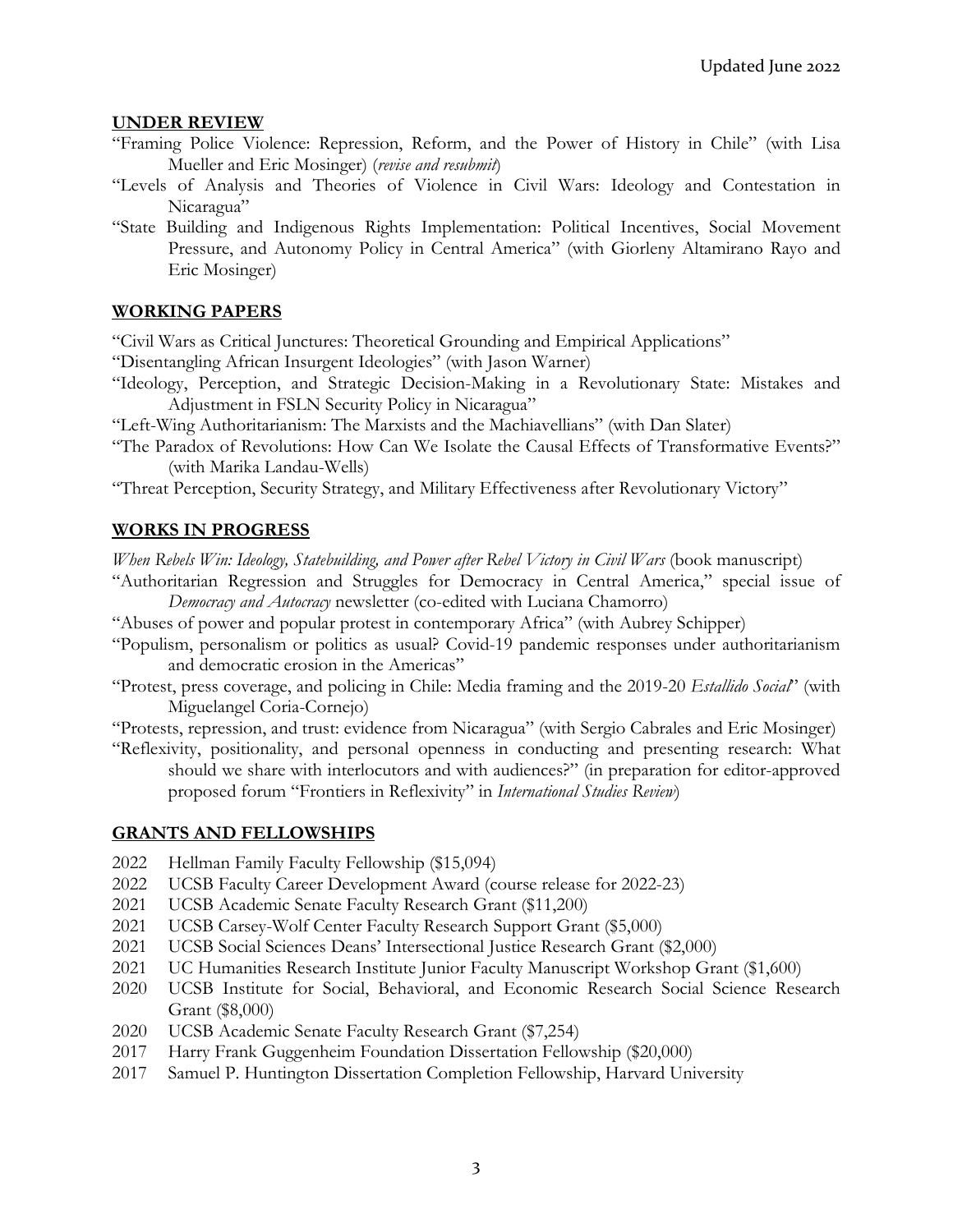- 2016 Democracy Doctoral Fellowship, Ash Center for Democratic Governance, Harvard Kennedy School (\$30,000)
- 2015 Frederick Sheldon Traveling Fellowship, Harvard University (\$24,000)
- 2014 National Security Graduate Research Fellowship, The Tobin Project (\$1,500)
- 2013 National Security Graduate Research Fellowship, The Tobin Project (\$1,500)
- 2011 Microcon Mobility Fund Grant
- 2009 DGARQ/FLAD Investigation Fellowship, Portuguese Directorate General of Archives and Luso-American Development Foundation

# **MAJOR CONFERENCE PRESENTATIONS**

African Studies Association Annual Meeting: 2016-2018

American Political Science Association Annual Meeting: 2013-2021, 2022 (scheduled) European Conference on African Studies: 2017 European Consortium for Political Research General Conference: 2009, 2011, 2015, 2020 International Studies Association Annual Convention: 2014-2022 International Security Studies Section/International Security Annual Conference 2019 Latin American Studies Association: 2018-2019, 2021-2022 Network of European Peace Scientists Jan Tinbergen Conference: 2017

# **TEACHING AND ADVISING**

## **University of California, Santa Barbara**

*Global 120:* Global Ideologies and World Order *Global 124:* Peace, Conflict and Violence in Global Perspective *Global 224* (graduate): Research Methods *Global 199* (undergraduate) / *Global 596* (graduate): Directed Reading and Research *PhD Committee:* Vitória Moreira, Eugene Riordan, Em Rosner, Annjulie Vester (Political Science) *MA Committee*: Taylor Horton (2019), Molly O'Hagan, Majed Altaian (co-chair), Genesis Herrera, Jean-Michel Ricard

## **Boston University**

Lecturer, *International Relations 367/Political Science 360*: Latin American Politics and International Relations, Pardee School of Global Studies (half semester), fall 2017

## **Harvard University**

*Teaching Fellow*

*Government 62:* Research Practice in Qualitative Methods, Gwyneth McClendon, spring 2015 *Government 20:* Foundations of Comparative Politics, Steven Levitsky, fall 2014 *Government 1295:* Comparative Politics of Latin America, Steven Levitsky, spring 2014 *Senior Thesis Adviser*: Chloe George (2014-15), Hilary Higgins (2014-15), Jason Kwon (2015-16), Charles Orta (2015-16), Delany Sisiruca (2015-16), Ben Cashin (2017-18)

## **INVITED PRESENTATIONS AND SYMPOSIA**

- 2022 "Understanding the Rise of Populism" (panelist), Democracy in Peril Globally seminar, Orfalea Center for Global and International Studies, University of California, Santa Barbara
- 2022 "Managing Risks and Ensuring Accountability in US Security Partnerships," Security Partnerships with States and Non-State Armed Groups workshop, Bridging the Gap New Voices in National Security initiative (American University) and University ofPennsylvania Perry World House (Washington, DC)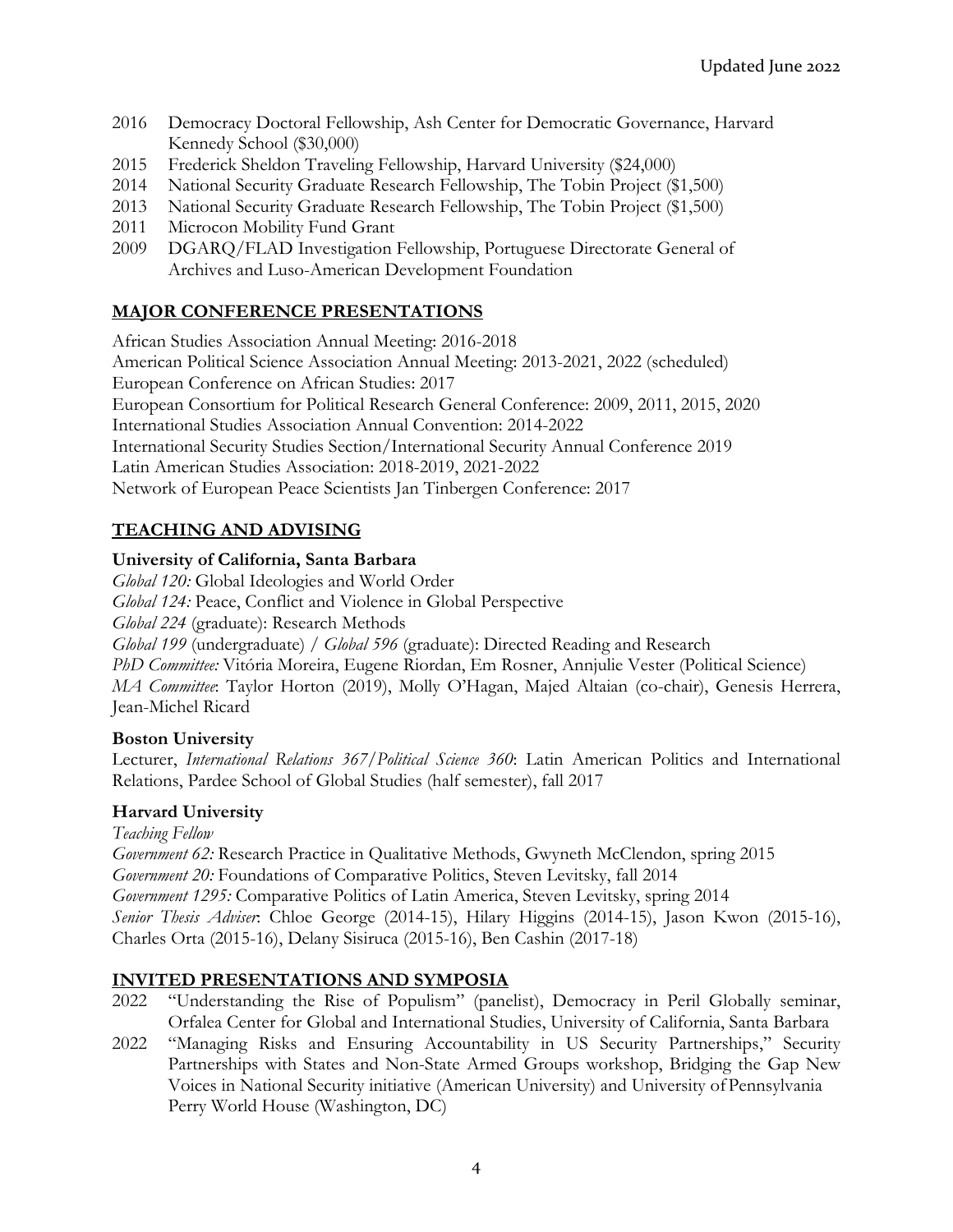- 2022 "From Rebel to Ruler" (roundtable), United States Institute of Peace Afghanistan Program
- 2022 "Reflexivity, Positionality, and Personal Openness: What Should We Share with Interlocutors and with Audiences?," Workshop on Methods for Reflexivity, Positionality, and Power, Uppsala University and Johns Hopkins University School of Advanced International Studies (Washington, DC – cancelled due to omicron surge)
- 2021 "International Implications of Nicaragua's 2021 Elections," 'Flashpoints: Nicaragua' panel, Weiser Center for Emerging Democracies, University of Michigan
- 2021 "Nicaragua's Collapse into Dictatorship" (roundtable), DRCLAS Seminar on Latin American Politics, Harvard University
- 2021 "Populism, personalism or political calculation? Covid-19 pandemic responses under authoritarianism and democratic erosion," Populism in Latin America and Beyond, King's College London Brazil Studies Institute and University of London Institute for Latin American Studies
- 2020 "Organización para participar en elecciones fraudulentas: Caso de las Filipinas y Georgia," United States Institute of Peace
- 2020 "COVID-19 in an Authoritarian Regime: The Case of Nicaragua," Graduate School of Public and International Affairs, University of Ottawa
- 2020 "Contexualising Conflict: Comparison, Specificity, and Public Engagement in Conflict & Violence Research," Department of Methodology, London School of Economics
- 2019 "Levels of Analysis and Theories of Violence in Civil Wars: Ideology and Contestation in Nicaragua," Conference on Ideology and Political Violence, Texas A&M University
- 2019 "Armed Group-State Relationships in World Politics," Global Studies Colloquium Series, University of California, Santa Barbara
- 2019 "Rebel Victories and Comparative Perspectives on the Nicaraguan Revolution," Nicaragua 1979-2019: The Sandinista Revolution After 40 Years, Watson Institute for International and Public Affairs, Brown University
- 2019 "Resistance and Repression: One Year on From Nicaragua's Civil Uprising," DRCLAS Seminar on Latin American Politics, Harvard University
- 2019 "Decolonizing Scholarship on Africa" (roundtable), Conference on Sustainable Development in Africa, Josef Korbel School of International Studies, University of Denver
- 2018 "Civil Wars as Critical Junctures: Theoretical Grounding and Empirical Applications," Southwest Workshop on Mixed Methods Research, University of California, Santa Cruz
- 2018 "Strategic Pandering and Rebel Mobilization," Korbel Research Seminar, Josef Korbel School of International Studies, University of Denver
- 2018 "When the Rebels Win: Power and Interests after Civil Wars," Symposium: The Micro dynamics of Armed Conflict, Institut Barcelona d'Estudis Internacionals
- 2018 "Nicaragua's April Uprising: Understanding the Protests and Repression," Roundtable, DRCLAS Special Event, Harvard University
- 2017 "When the Rebels Win: State Building and Service Provision in Revolutionary Nicaragua," DRCLAS Seminar on Latin American Politics, Harvard University
- 2017 "When the Rebels Win: Leadership, Preferences, and State Building After Civil Wars," Yale Program on Order, Conflict, and Violence Speaker Series, Yale University
- 2015 "Daniel Ortega and the Erosion of Democracy in Nicaragua," DRCLAS Seminar on Latin American Politics, Harvard University
- 2013 "Revolutionary Regimes, Security, and Strategic Myopia: Mistakes in Military Development in Revolutionary Nicaragua and Iran," Instituto de Historia de Nicaragua y Centroamérica, Universidad Centroamericana, Nicaragua (in Spanish)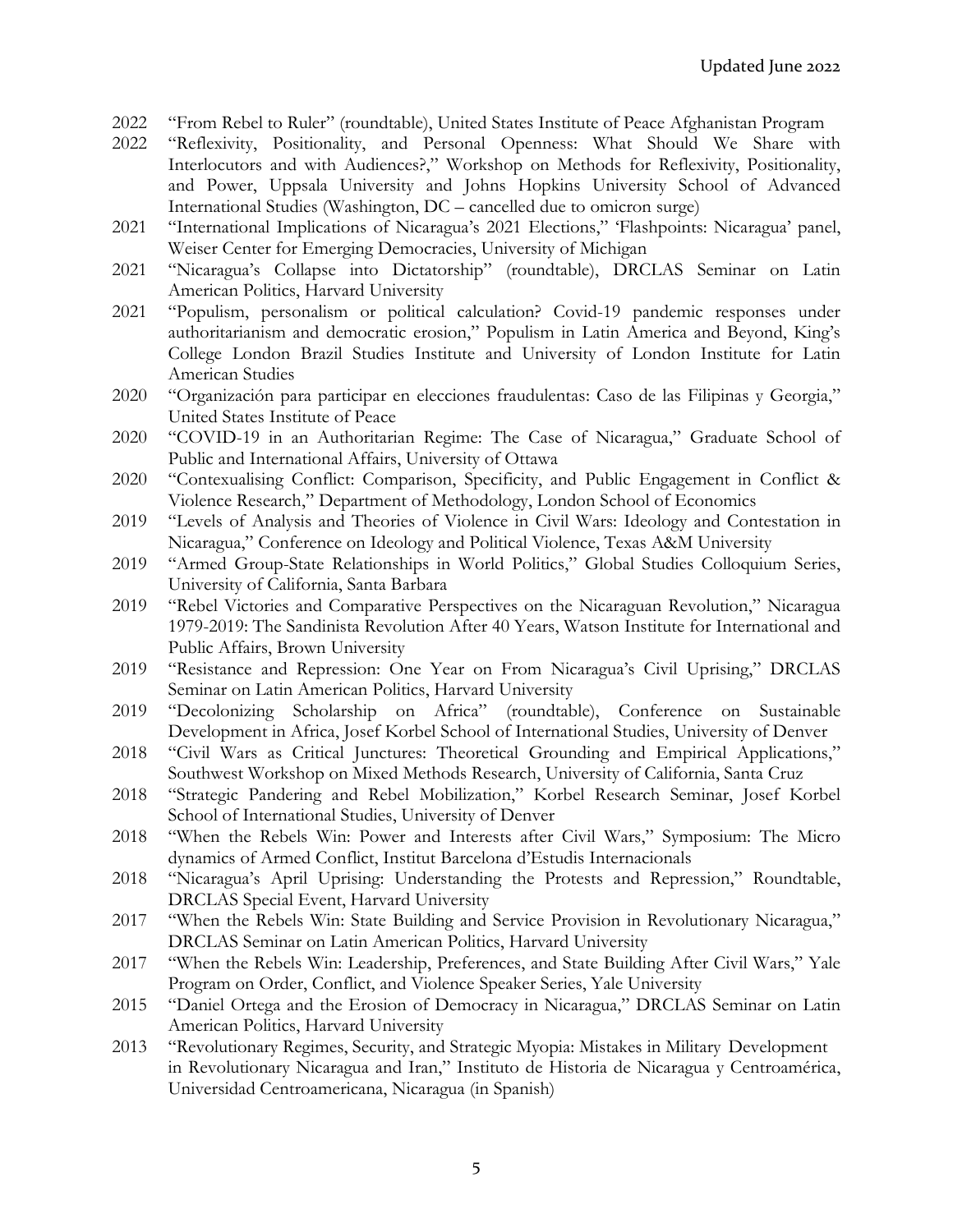- 2011 "Foreshadowing Future Slaughter: From the Indonesian Killings of 1965-66 to Genocide in East Timor." International Workshop 'Resisting the Path to Genocide: The Case of States and Societies,' University of Southern California, Los Angeles
- 2011 "What are the strengths and limits of using survey data to examine participation in everyday violence?" Safety and Violence Initiative Colloquium, University of Cape Town
- 2010 "Revolutionary Restraint? Marxism-Leninism and Violence Against Civilians in Mozambique and Angola." IPRI/LSE IDEAS Working Seminar, Lisbon, Portugal

### **PUBLIC WRITING**

- 2021 "Afghan Insurgents Are a Dead End: Rebuilding U.S. standing requires an end to backing militants abroad." *Foreign Policy*, 23 November.
- 2021 "Why Nicaragua's slide toward dictatorship is a concern for the region and the US, too," *The Conversation*, 9 November. Republished by outlets including *Houston Chronicle*, *New Haven Register*, *St. Louis Post-Dispatch*, and *San Antonio Express-News*.
- 2021 "Mozambique's Islamist insurgents are on the run. Integrating former rebel fighters could help usher in peace," *Washington Post* Monkey Cage, 27 August.
- 2021 "To replace autocrats of Nicaragua, think beyond this fall's election," *Los Angeles Times*, 24 August, print page A11 (with Ryan Berg).
- 2021 "Ortega and Murillo's Two-Level Game" / "El juego a dos niveles de Ortega y Murillo" / "O jogo a dois niveis de Ortega e Murillo," *Latinoamérica21*, 28 June. Republished by *La Tercera* (Chile), *El Universal* (Mexico), *El Observador* (Uruguay), *Folha de São Paulo* (Brazil).
- 2021 "Statement of Concern About Increasing Political Repression in Nicaragua Ahead of the 2021 Elections / Carta abierta sobre la escalada de represión política en Nicaragua antes de las elecciones de 2021" (June 2021), https://sites.google.com/view/nicaragua2021letter/. [drafted and administered open letter signed by over 800 academics and researchers. Republished or covered in *Confidencial* (Nicaragua), *La Prensa* (Nicaragua), *Boston Globe*, and *El País* (Spain)]
- 2021 "The 2021 Elections and Uganda's Crisis of Continuity," *Epicenter*, 31 March.
- 2020 "Two years after Nicaragua's mass uprising started, why is Daniel Ortega still in power?" *Washington Post* Monkey Cage, 1 May (with Mateo Jarquín).
- 2020 "Nicaragua is Stumbling into a Coronavirus Disaster." *Foreign Policy*, 17 April.
- 2019 "Violence is Sometimes the Answer." *Foreign Policy*, 5 December.
- 2019 "Repression and Resilience in Nicaragua: How Daniel Ortega Weathered 2018 Storm…and What Comes Next." *ReVista: Harvard Review of Latin American Studies* (Spring/Summer), 28 August (with Eric Mosinger).
- 2019 "Authoritarian Resilience: Why Bouteflika and Bashir Fell, but Ortega Remains," *Political Violence @ a Glance*, 30 April.
- 2019 "Flying Blind in Crisis Time: The US Strategic and Human Foreign Policy Deficit," *Duck of Minerva*, 28 February.
- 2019 "Resisting Democratic Erosion in Latin America and Beyond," *Political Violence @ a Glance*, 15 January. Republished by LAC Perspectivas (Korbel School Latin America Center).
- 2018 "Aid and Diplomacy, Not Tear Gas: How to Address the Central American Migrant Crisis," *Duck of Minerva*, 27 November. Republished by *The Big Q* (New Zealand)
- 2018 "Peacekeeping's Perverse Effects: Bolsonaro and Brazil's Remilitarized Politics," *Duck of Minerva*, 16 October
- 2018 "Repression, Regime Consolidation, and Latin America's Authoritarian (Re)Turn," *Political Violence @ a Glance*, 25 September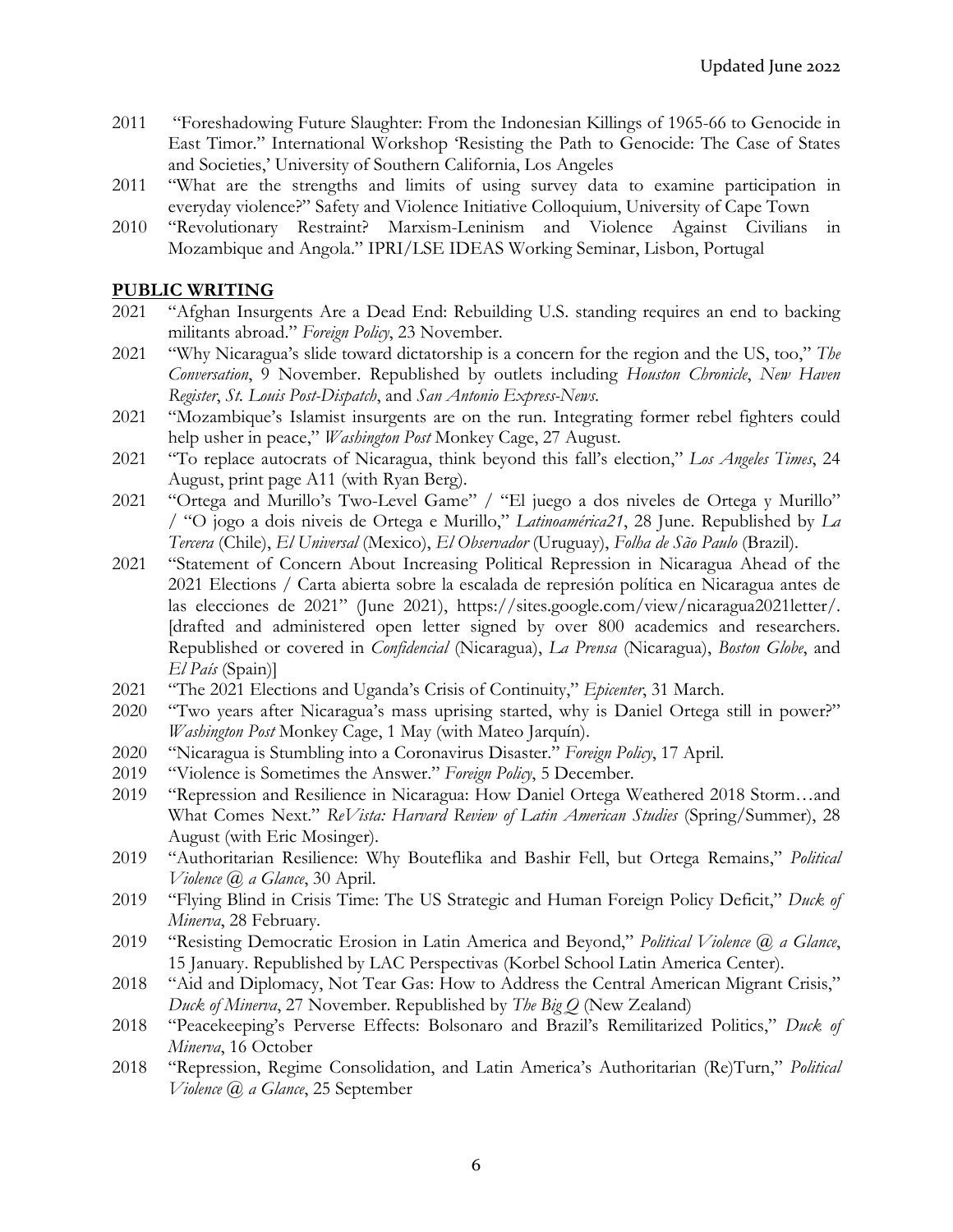- 2018 "In massive street protests, Nicaraguans are using Ortega's revolutionary symbols against him," *Washington Post* Monkey Cage, 14 May (with Yerling Aguilera and Eric Mosinger)
- 2018 "A New Nicaraguan Revolution? Understanding This Week's Popular Protests" *Political Violence @ a Glance*, 3 May (with Eric Mosinger)"
- 2018 "Nicaragua protests threaten an authoritarian regime that looked like it might never fall," *The Conversation*, 2 May (with Eric Mosinger). Republished by outlets including PRI, *San Francisco Chronicle*, *Pacific Standard*, and *San Antonio News-Express*
- 2016 "Hurricane Mary," *Roads and Kingdoms*, 17 February
- 2015 "Fifty years ago today, American diplomats endorsed mass killings in Indonesia. Here's what that means for today." *Washington Post* Monkey Cage, 2 December

### **MEDIA APPEARANCES AND INTERVIEWS**

- 2022 Radio-Canada (14 March)
- 2021 *La Presse* (Canada, 12 June, 7 November), BBC World Service (14 June), Al Jazeera (12 July), Raport o Stanie Świata (Poland, 27 August), Background Briefing (KPFK-Los Angeles nationally syndicated public radio program, 7 September), 95bFM (New Zealand public radio, 12 November)
- 2020 Infobae (Argentina, 19 January), *CQ Researcher* (5 March), *La Presse* (Canada, 21 April), The World Unpacked podcast (Carnegie Endowment for International Peace, 30 April), Hanoi Philosophy Forum (3 June)
- 2019 Radio-Canada (3 May)
- 2018 BBC (3 June), France24 (17 July), *Gazeta do Povo* (Brazil, 27 July, 5 December)

#### **FURTHER TRAINING**

- 2015 Bridging the Gap New Era Foreign Policy Conference, Washington, DC
- 2010 Olympia Summer Seminars/Microcon Summer School, Cycle B–Advanced Research Methods in Conflict-Affected Countries, Olympia, Greece

### **VISITING AFFILIATIONS**

- 2016 Makerere Institute of Social Research, Makerere University, Kampala, Uganda. January-June
- 2016 Centre for Basic Research, Kampala, Uganda. March-June
- 2011 Centro de Estudios sobre Desarrollo Económico, Universidad de los Andes, Bogotá, Colombia. June-August
- 2009 Portuguese Directorate-General of Archives (DGARQ), Lisbon, Portugal. June-August

### **ACADEMIC SERVICE**

#### *Article Reviewer*

American Journal of Political Science, American Political Science Review, British Journal of Political Science, Canadian Journal of Latin American and Caribbean Studies, Civil Wars, Comparative Politics, Comparative Political Studies, Conflict Management and Peace Science, European Journal of Development Research, European Journal of International Relations, Foreign Policy Analysis, Genocide Studies International, International Security, International Studies Quarterly, International Studies Review, Journal of Global Security Studies, Journal of Modern African Studies, Journal of Mixed Methods Research, Journal of Peace Research, Journal of Politics, Oxford Research Encyclopedia of Politics, Public Administration Review, Revista de Ciencia Política (Chile), Security Studies, Third World Quarterly, World Politics